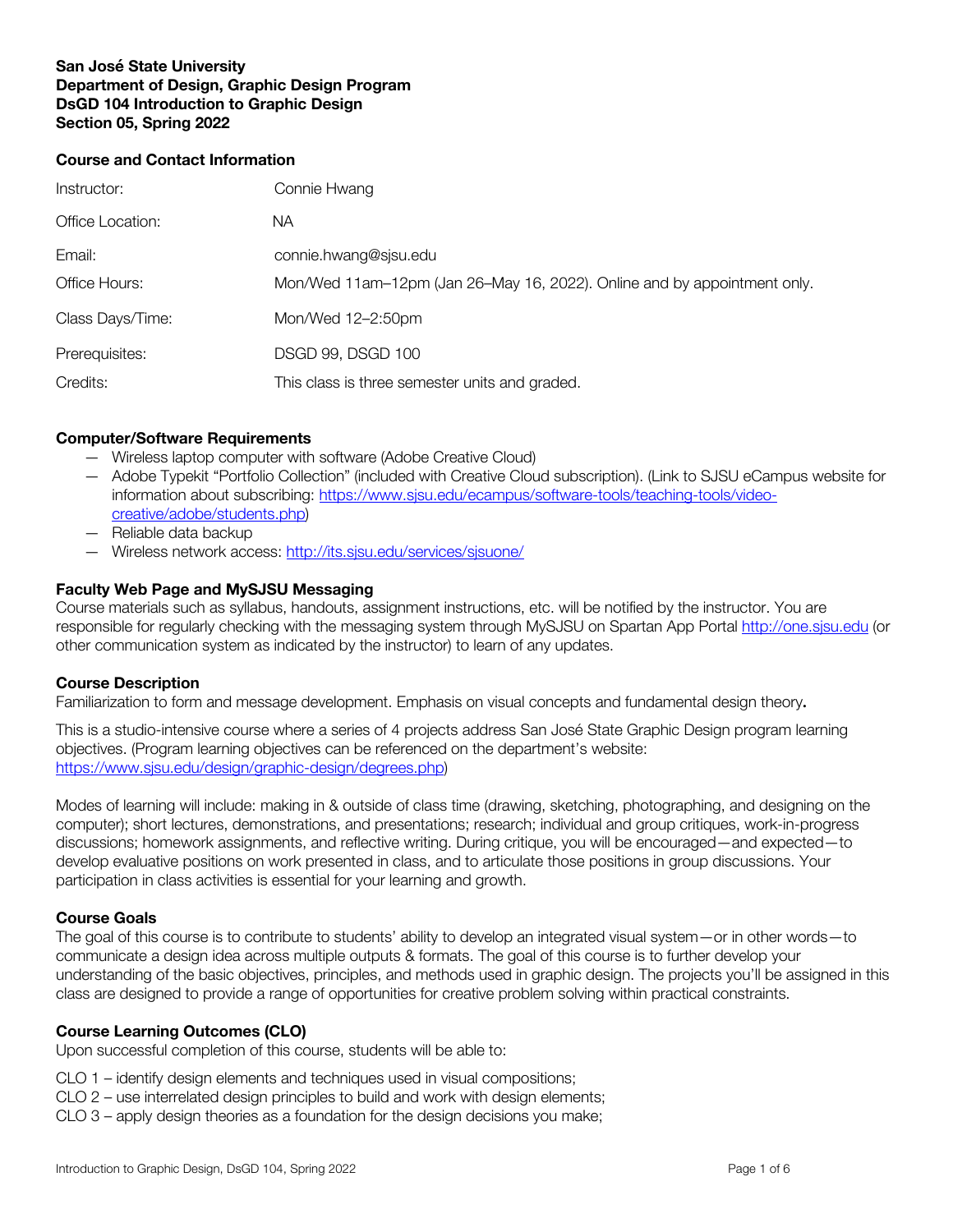- CLO 4 arrange and compose information to make compelling and effective visual messages;
- CLO 5 demonstrate care and attention to detail while crafting prototypes and final design outcomes;
- CLO 6 develop an effective design process for solving visual problems, which will allow you to develop, iterate, refine, and ultimately transmit an idea through visual form;
- CLO 7 engage in thoughtful discussion, critique, and debate about visual communication;
- CLO 8 think critically about the relationship between form and content, methods and tools;
- CLO 9 use the library, the internet, and other research methods (observational, experiential) to search for information relevant to your topic, and to support your design outcomes.

## **Recommended Readings & Textbooks**

Readings & book recommendations will be provided throughout the course.

### **Other/equipment/material**

- Always have your working digital files, and research and reference materials
- Reliable access to a scanner and to laser & inkjet printers
- Reliable access to a high quality digital camera and tripod
- Metal non-slip cutting ruler
- X-acto knife and #11 blades in dispenser/disposal unit
- Portable cutting surface
- Graphic arts adhesive

If you need to buy only a few materials, to supplement what you already have, you can buy them 'a la carte' through traditional retail stores, or Amazon. I recommend seeking materials at other nearby stores including Michaels, Flax (nearest locations in Oakland and San Francisco), or Arch Art Supplies in San Francisco.

#### **Expenses (Not course fees)**

Please know that art and design courses tend to be costly than others because of our use of materials and technology. The cost for the semester's supplies & materials will vary according to the individual. Please budget \$200 to account for the material & supplies (listed above) and printing expenses.

#### **Library Liaison**

The San Jose State University Library supports student access to information with in-person reference at the King Library Reference Desk and specialized support for Design online at: http://libguides.sjsu.edu/design/GraphicDesign or by appointment with Gareth Scott. He may be contacted at gareth.scott@sjsu.edu.

#### **Course Requirements and Assignments**

This course will include lectures, group discussions, presentations, and class time allotted for creative work. Participation in discussions, work sessions, and critiques is vital to the success of this class.

The course is comprised of four major projects and a number of other in-class activities. The objectives and parameters of each project will be described in detail during class. It will be your responsibility to take notes and ask questions as necessary until you fully understand the assignment. In addition to the major assignments, several small exercises will also be assigned. These include in-class exercises, readings, quizzes, etc.

This is a three-hour class. We will often take one scheduled 10-minute break halfway through the class period. You are expected to arrive on time and prepared to work for the entire class period. Although in-class work sessions are an integral component of this course, outside work on assignments will be necessary to meet project deadlines. Significant progress is expected between classes. You are responsible for coming to class with the completed assignment and all necessary tools and materials for continuing work on the assignment.

Projects are due at the beginning of each class, which means that your work must be displayed and ready for critique at that time. This may require that you arrive at class in advance so that you are on time. If you are more than 10 minutes late for class, you will be counted as tardy and it is possible that we may not critique your work.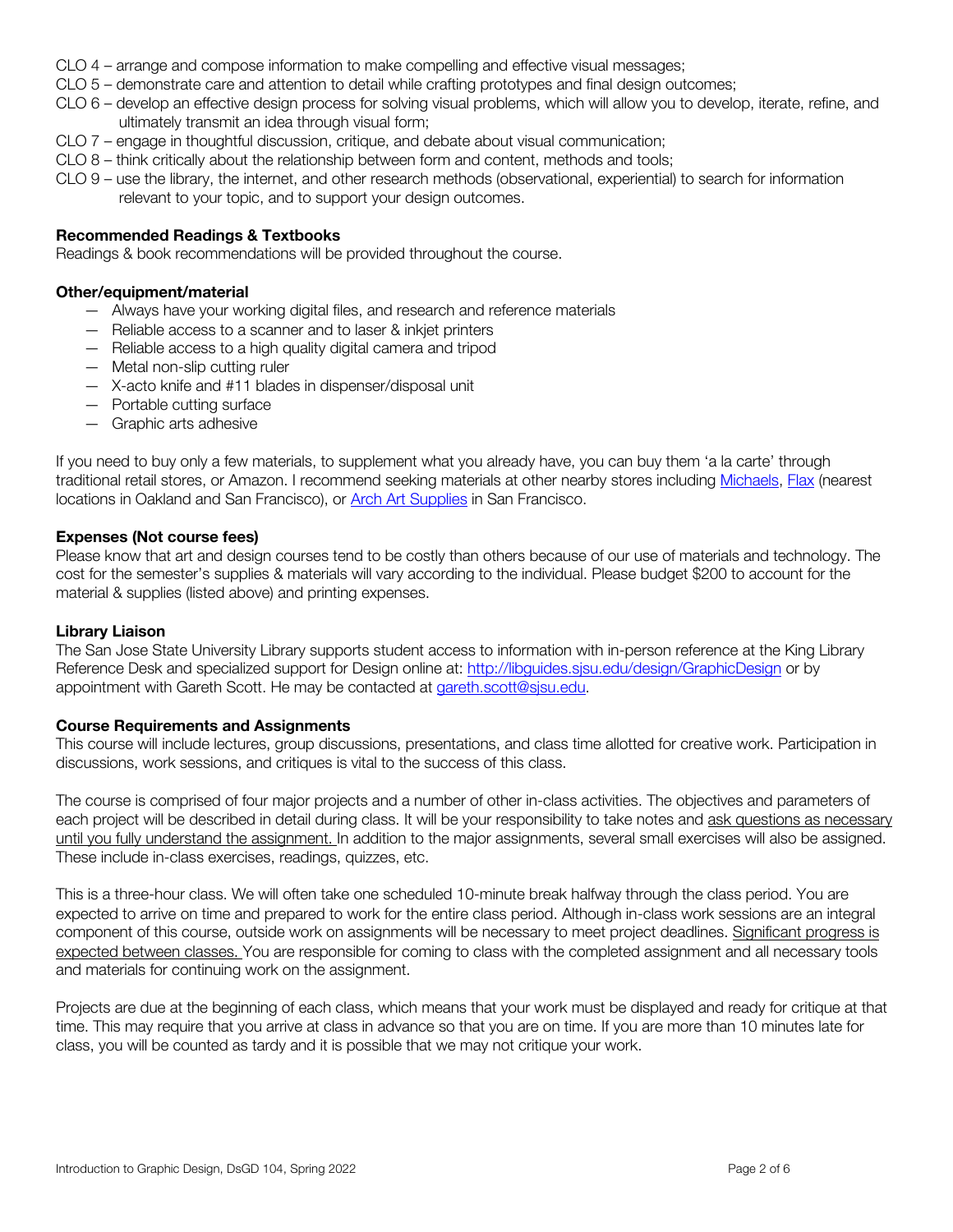# **Grading Information**

The project and course performance will be evaluated according to the following components: Each project will be graded upon completion and assigned a letter grade according to the University policy—A through F.

Late assignments are subject to an F unless prior arrangements have been made. An incomplete will be granted to students with documented extenuating circumstances e.g. debilitating illness, family emergency etc. On-time presentation of all preliminary roughs and final comps, as well as progress during in-class working sessions, will be noted towards participation and preparation, "on-time" means that work is on the wall or otherwise placed as requested prior to the start of any critique or presentation. Bases for the grading are noted below:

### Iteration/Experimentation CLO 9

Exhibiting distinct approaches, perspectives, and/or uses of material in preliminary iterations. Testing a surprising variety of approaches during the initial stages of exercises and projects.

## Concept Development/Critical Thinking CLO 4, 5

Responding creatively to, and meeting, the constraints of the project. Discovering and leveraging creative opportunities arising from form, content, methods, and tools. Demonstrating the integration of research, analysis, iteration/drafting/sketching, and practice making.

## Form-giving Skill CLO 1, 2, 3

Synthesizing design elements, principles, and attributes into effective and evocative messages. Demonstrating the quality necessary for effective visual communication.

#### Craft/Presentation CLO 5

Exhibiting skill, sensitivity, dexterity, and attention to detail in design outcomes and their presentation.

#### Participation/ Preparation CLO 7

Engaging in class activities and critiques. Showing initiative and commitment. Progressing steadily between classes, and arriving to class prepared to participate.

### Typographic and Visual Literacy CLO 4, 5, 6, 7, 8

Understanding and manipulating the meaning of visual communication, through the use of images, design elements, typographic elements, and visual hierarchies. Using design and typographic terminology to speak effectively about design.

#### **Grade Distribution**

Project grades will be weighted according to the following percentages:

| Project 1: Content Map           | 20% |
|----------------------------------|-----|
| Project 2: Social Media Campaign | 20% |
| Project 3: Brochure              | 20% |
| Project 4: Animated Graphic      | 20% |
| Final Presentation + Revisions   | 20% |

# **Grading Scale**

For each major assignment you will be given a written grade sheet evaluating your performance in each of the categories above. Letter grades are assigned according to the following scale:

| Grade          | <b>Points</b> | <b>Description</b>                                                |
|----------------|---------------|-------------------------------------------------------------------|
| A plus         | 1000 to 970   | Exceptional work, equal to that of a professional designer.       |
| A              | 969 to 940    | Excellent and inspired work. Exemplary attitude.                  |
| A minus        | 939 to 900    | Excellent work and attitude.                                      |
| B plus         | 899 to 870    | Exceeded the requirements of the assignment. Very good work.      |
|                | 869 to 840    | Met or exceeded the requirements of the assignment. Good work.    |
| <b>B</b> minus | 839 to 800    | Met the requirements of the assignment. Better than average work. |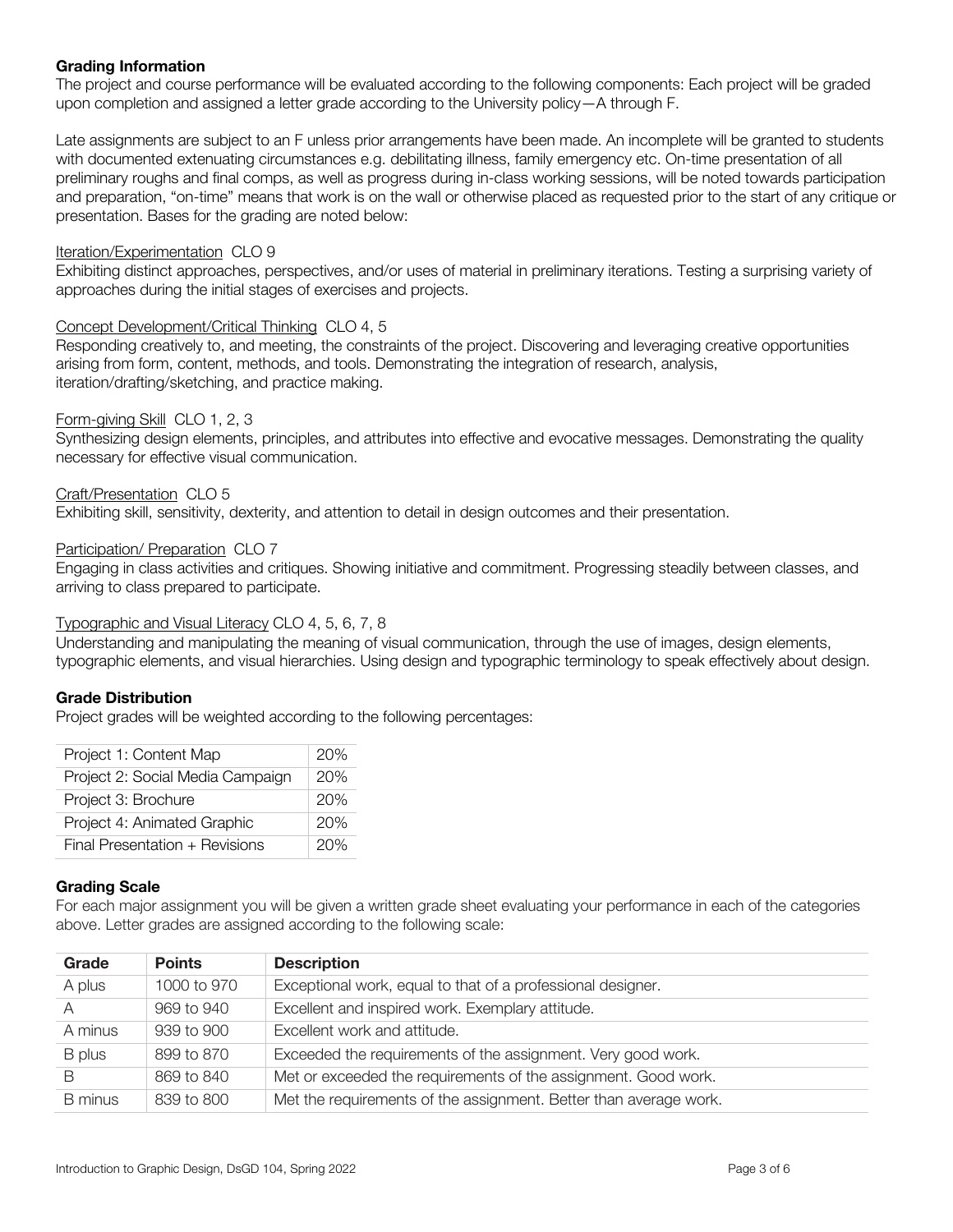| C plus  | 799 to 770   | Met the requirements of the assignment. Average work.                           |
|---------|--------------|---------------------------------------------------------------------------------|
| C       | 769 to 740   | Satisfactorily met the minimum requirements of the assignment. Acceptable work. |
| C minus | 739 to 700   | Met the minimum requirements of the assignment. Below average work.             |
| D plus  | 699 to 670   | Failed to meet requirements. Below average. Poor work and/or effort.            |
|         | 699 to 512   | Failed to meet requirements of the assignment. Poor work and/or effort.         |
| D minus | 639 to 600   | Failed to meet all requirements of the assignment. Poor work and/or effort.     |
|         | 599 or lower | Unacceptable.                                                                   |

# **Assignment Submission**

Specific submission requirements will vary depending on the assignment. Specifics for each submission will be described in class. At each due date of the assignments, students are required to submit the assignment with a high-res file of the final assignment. All files must be clearly labeled as DsGD104\_Project#\_FirstName\_LastName.format. For example, DsGD104\_Project1\_John\_Smith.pdf.

## **Revisions**

Revisions and refinements are an important component of design—and learning in general. While all projects will have separate Due Dates and Letter Grades throughout the semester, all work will also need to be revised and refined at the end of the semester. The revisions and final presentation will account for approximately 20% of the grade for each project.

## **Deadlines**

No extensions will be given except in cases of documented emergencies, serious illness. If such a circumstance should arise, please contact me as early as possible—*before* the pertinent Due Date—and be ready to provide documentation.

## **Late Assignments**

Late assignments are subject to an F unless prior arrangements have been made. An incomplete will be granted to students with documented extenuating long-term circumstances e.g. debilitating illness, family emergency etc. On-time presentation of all preliminary roughs and final comps, as well as progress during in-class working sessions, will be noted towards participation and preparation.

# **Extra Credit**

Out of general fairness to all students, there will be no opportunities for extra credit projects given in this class.

# **Classroom Protocol**

This course is an essential component of your curriculum at SJSU. In order to professionally and effectively deliver the curriculum and generate work we can all be proud of, it is necessary to establish some ground rules. Students are expected to read this syllabus thoroughly and to observe all of the regulations laid out below.

- In case of an absence, you are responsible to stay on track with deadlines, assignments and anything you may have missed in class;
- Take every step necessary to minimize distractions during class. Socializing during lectures or when other students are is counterproductive and inconsiderate. Be respectful towards your classmates;
- You are expected to arrive on time and to remain in class until the class is over or excused late arrivals and/or early departures will be always noted. If you have a prior engagement that requires you leave before the end of class, please inform me before class ends ensure you do not disturb other students when you leave.;
- Announcements, handouts, lectures and assignments are normally issued at the beginning of class. All critiques begin 15 minutes after official class start time; no work is to be added to the wall after a critique begins. It is your responsibility to inform yourself of any announcements or requirements that you miss due to late arrivals;
- In class laptops are to be used for course related purposes only. Electronic devices not directly pertaining to your participation in this class must be turned off and put away before class starts. This means you may not place or receive calls, messages, play games, surf the web, pop into Facebook, Twitter, Instagram, TikTok etc.;
- Please do not work on assignments from other classes during our class time;
- Please do not eat or drink during class and/or in the hallway;
- It is expected that there will be 4+ hours of homework for each hour of class.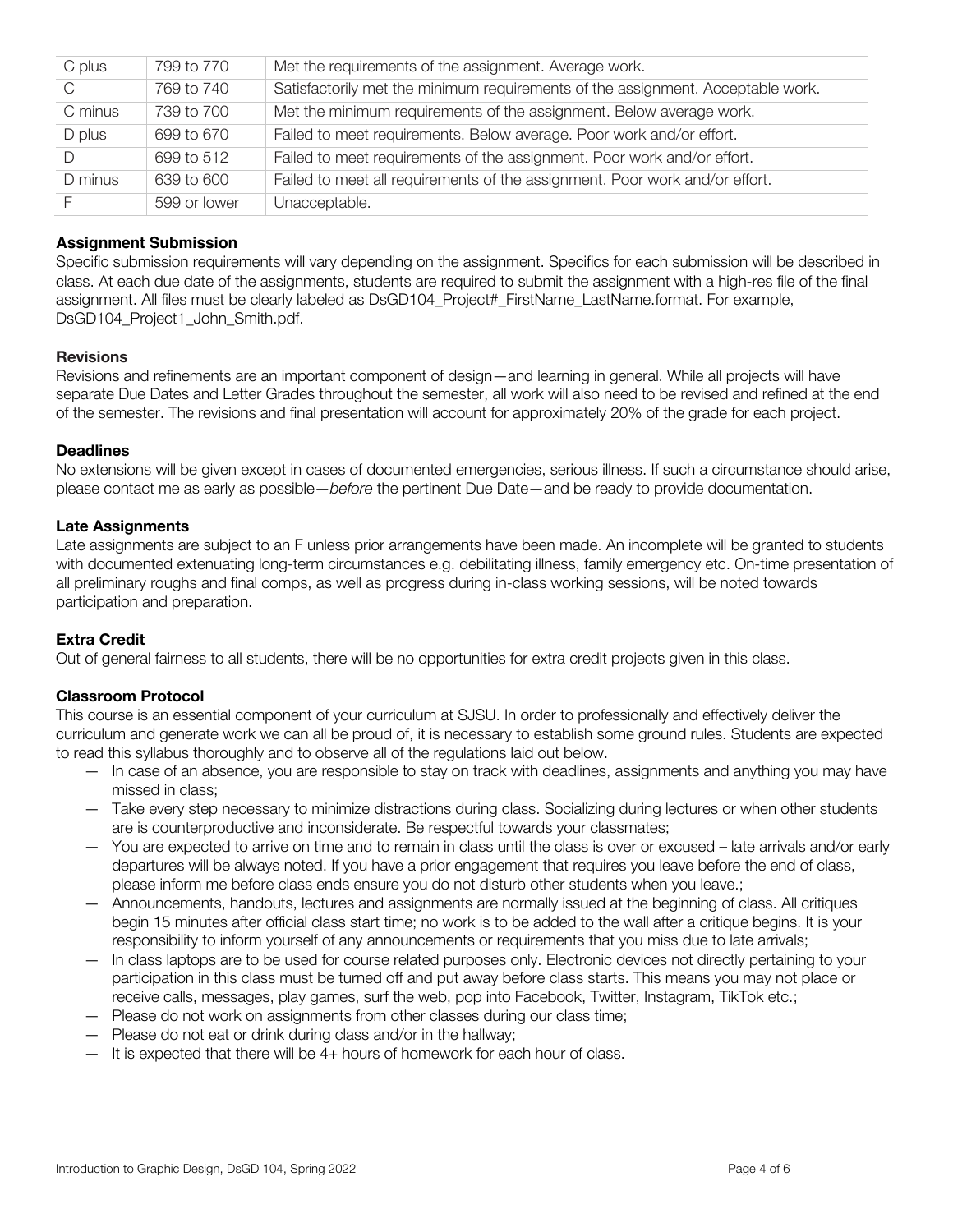# **A Note about Email**

While I look forward to getting to know each of you over the course of the semester, it's important for you to remember to regard your communication with me as professional communication. Here are some guidelines for professional email:

- Please address me by name. ("Hi/Hello Connie," or "Dear Connie" are both great ways to address me. "Connie!" or "Sup C" or just jumping straight into your request without a salutation are not.)
- Please include a relevant subject in the subject line.
- I will do my best to respond to your email within 48 hours. If an email is incredibly time sensitive, indicate so in the subject line and I will do my best to respond sooner.
- I do not respond to emails over the weekend. If you email me over the weekend, I will see it on Monday morning.
- If your email takes more than 10 minutes to answer, I may ask that you come visit me during my office hours (online only), between 11am–12pm on Mondays and Wednesdays.
- Try to limit your use of casual web parlance, including communicating using emoji or gifs.

# **A Note about Plagiarism and Appropriation in Art & Design**

A valid way to learn is to take something apart, and put it back together to figure out how it works. But with that in mind, it's important to pay attention to times your work might be too close to your inspiration. If you present something as your own without citing the inspiration, or source, it could be considered plagiarism. Integrating what you see, what you like, and what inspires you, makes all the difference between inspiration, re-mix, appropriation, plagiarism, copying and stealing.

When you see something that inspires you, a good practice is to try to understand why it looks the way it does. What constraints was the designer working with? What kind of problem was the design responding to? What was the context? What did the design communicate, and who was it communicating to? The more we understand other designers' processes, the more their work can help us generate ideas that fit the unique constraints of our own project. It's highly unlikely that your project is exactly the same as someone else's, and it's even more unlikely that you share the same values, interests, and skills as them, and that should be reflected in your work.

Referencing another person's work might make sense if it aligns with your concept (parody, homage, etc.). If you're not sure, it's best to check with me to see how to properly cite the work you're inspired by, and how best you can make your work truly your own. If you notice heavy appropriation, let's talk about it. If you're not comfortable addressing your classmate directly, please speak with me, or with another graphic design faculty member so that we can check in with that student.

# **University Policies & Resources**

Per University Policy S16-9 (https://www.sjsu.edu/senate/docs/S16-9.pdf), relevant information to all courses, such as academic integrity, accommodations, dropping and adding, consent for recording class, etc. is available on Office of Graduate and Undergraduate Programs' Syllabus Information web page.

University Policy S12-7 (https://www.sjsu.edu/senate/docs/S12-7.pdf) requires consent from all individuals who will appear in a class recording.

# **Academic Integrity**

Your commitment to learning is evidenced by your enrollment at San José State University. The University Academic Integrity Policy F15-7 requires you to be honest in all your academic coursework. Faculty members are required to report all infractions to the Office of Student Conduct and Ethical Development. Visit the Student Conduct and Ethical Development website for more information: http://www.sjsu.edu/studentconduct/.

# **DsGD 104 Introduction to Graphic Design, Course Schedule**

All dates are subject to change with notice given at a prior meeting.

#### General Class Routine:

12–12:10pm—Review agenda 12:10–1pm—Discuss work and project progress 1–1:30pm—Lecture or discussion 1:30–2pm—Break 2–2:40pm—In-Class Activity 2:40–2:50pm—Q & A